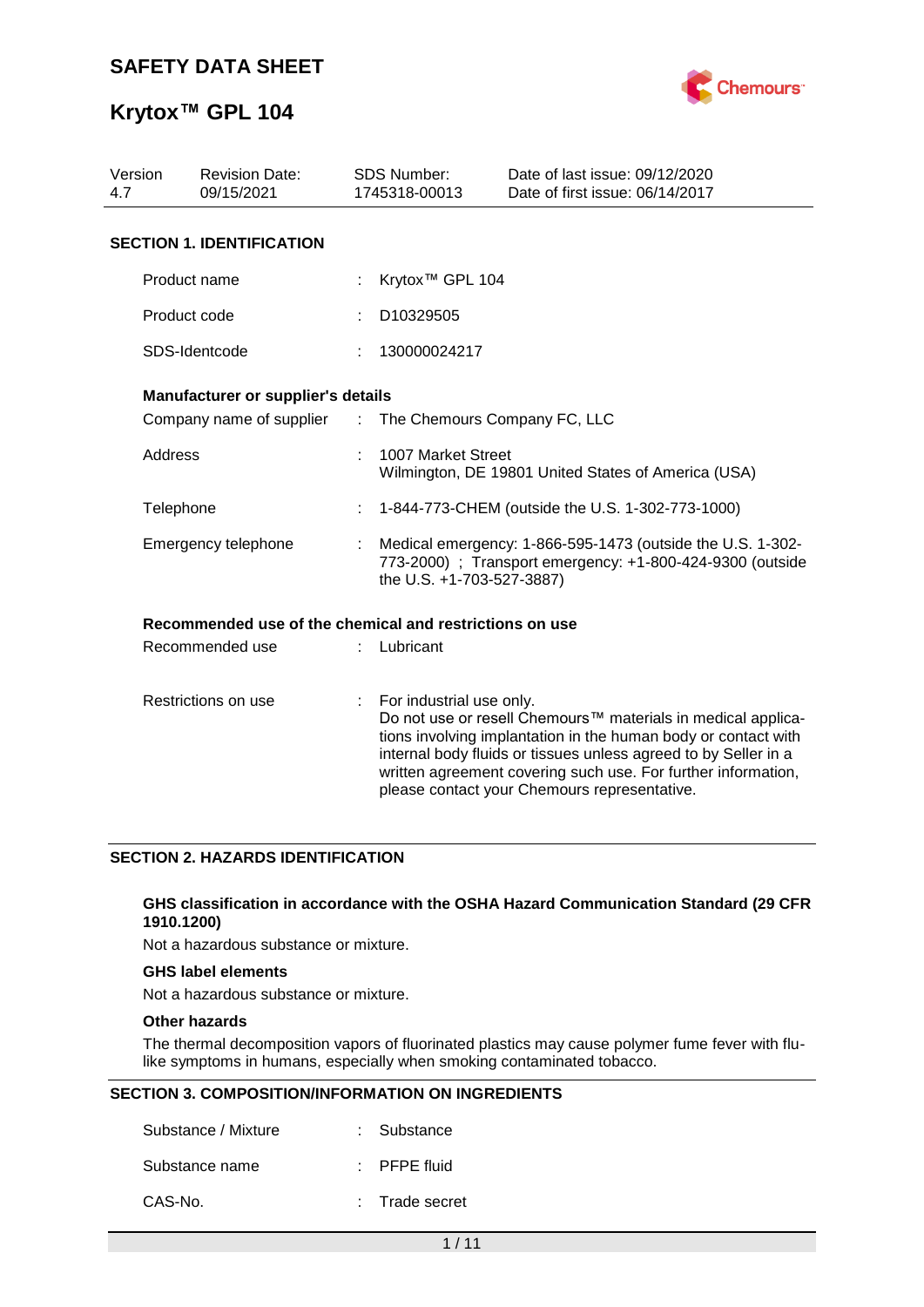

| Version | <b>Revision Date:</b> | SDS Number:   | Date of last issue: 09/12/2020  |
|---------|-----------------------|---------------|---------------------------------|
| 4.7     | 09/15/2021            | 1745318-00013 | Date of first issue: 06/14/2017 |
|         |                       |               |                                 |

### **Components**

No hazardous ingredients

# **SECTION 4. FIRST AID MEASURES**

| If inhaled                                                        |    | If inhaled, remove to fresh air.<br>Get medical attention if symptoms occur.                                                                                                                                                                                                                                                               |
|-------------------------------------------------------------------|----|--------------------------------------------------------------------------------------------------------------------------------------------------------------------------------------------------------------------------------------------------------------------------------------------------------------------------------------------|
| In case of skin contact                                           |    | Wash with water and soap as a precaution.<br>Get medical attention if symptoms occur.                                                                                                                                                                                                                                                      |
| In case of eye contact                                            |    | : Flush eyes with water as a precaution.<br>Get medical attention if irritation develops and persists.                                                                                                                                                                                                                                     |
| If swallowed                                                      | ÷  | If swallowed, DO NOT induce vomiting.<br>Get medical attention if symptoms occur.<br>Rinse mouth thoroughly with water.                                                                                                                                                                                                                    |
| Most important symptoms<br>and effects, both acute and<br>delayed | ÷. | Inhalation may provoke the following symptoms:<br>Polymer fume fever<br>Skin contact may provoke the following symptoms:<br>Redness<br>Eye contact may provoke the following symptoms<br><b>Blurred vision</b><br><b>Discomfort</b><br>Lachrymation<br>Inhalation may provoke the following symptoms:<br>Irritation<br>Shortness of breath |
| Protection of first-aiders                                        |    | No special precautions are necessary for first aid responders.                                                                                                                                                                                                                                                                             |
| Notes to physician                                                |    | Treat symptomatically and supportively.                                                                                                                                                                                                                                                                                                    |

#### **SECTION 5. FIRE-FIGHTING MEASURES**

| Suitable extinguishing media :           |    | Not applicable<br>Will not burn                                                                                                |
|------------------------------------------|----|--------------------------------------------------------------------------------------------------------------------------------|
| Unsuitable extinguishing<br>media        | t. | Not applicable<br>Will not burn                                                                                                |
| Specific hazards during fire<br>fighting |    | Exposure to combustion products may be a hazard to health.                                                                     |
| Hazardous combustion prod-<br>ucts       |    | Hydrogen fluoride<br>carbonyl fluoride<br>potentially toxic fluorinated compounds<br>aerosolized particulates<br>Carbon oxides |
| Specific extinguishing meth-             | t. | Use extinguishing measures that are appropriate to local cir-                                                                  |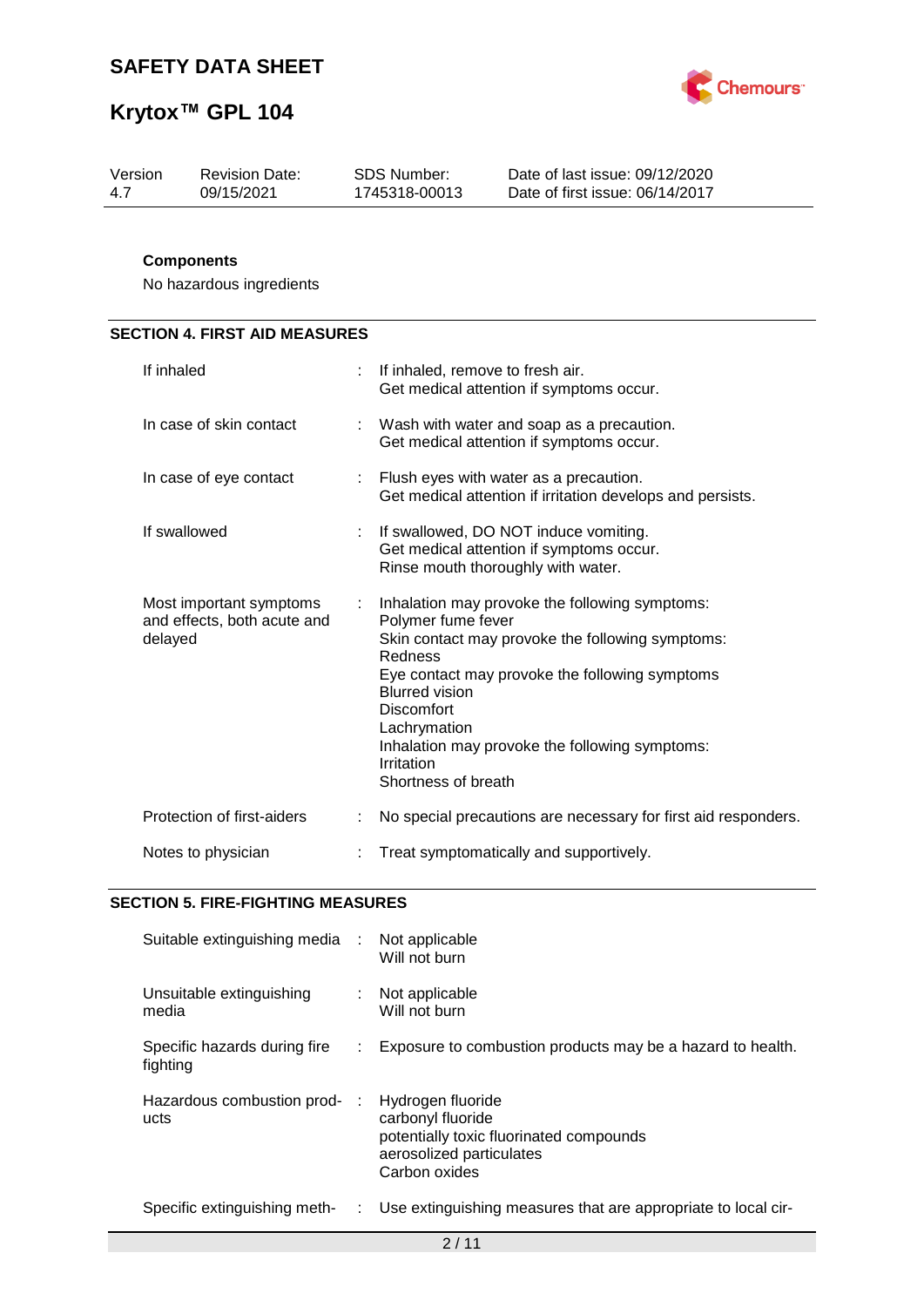

| Version<br>4.7                                           | <b>Revision Date:</b><br>09/15/2021                                             |  | SDS Number:<br>1745318-00013                                                | Date of last issue: 09/12/2020<br>Date of first issue: 06/14/2017                                                                                                                                                                                                                                                                                                                                                                                                                                                                                                                                                        |
|----------------------------------------------------------|---------------------------------------------------------------------------------|--|-----------------------------------------------------------------------------|--------------------------------------------------------------------------------------------------------------------------------------------------------------------------------------------------------------------------------------------------------------------------------------------------------------------------------------------------------------------------------------------------------------------------------------------------------------------------------------------------------------------------------------------------------------------------------------------------------------------------|
| ods                                                      |                                                                                 |  | SO.<br>Evacuate area.                                                       | cumstances and the surrounding environment.<br>Use water spray to cool unopened containers.<br>Remove undamaged containers from fire area if it is safe to do                                                                                                                                                                                                                                                                                                                                                                                                                                                            |
|                                                          | Special protective equipment<br>for fire-fighters                               |  | necessary.<br>Use personal protective equipment.                            | Wear self-contained breathing apparatus for firefighting if                                                                                                                                                                                                                                                                                                                                                                                                                                                                                                                                                              |
|                                                          | <b>SECTION 6. ACCIDENTAL RELEASE MEASURES</b>                                   |  |                                                                             |                                                                                                                                                                                                                                                                                                                                                                                                                                                                                                                                                                                                                          |
|                                                          | Personal precautions, protec- :<br>tive equipment and emer-<br>gency procedures |  |                                                                             | Follow safe handling advice (see section 7) and personal pro-<br>tective equipment recommendations (see section 8).                                                                                                                                                                                                                                                                                                                                                                                                                                                                                                      |
|                                                          | Environmental precautions                                                       |  | Avoid release to the environment.<br>oil barriers).<br>cannot be contained. | Prevent further leakage or spillage if safe to do so.<br>Prevent spreading over a wide area (e.g., by containment or<br>Retain and dispose of contaminated wash water.<br>Local authorities should be advised if significant spillages                                                                                                                                                                                                                                                                                                                                                                                   |
| Methods and materials for<br>containment and cleaning up |                                                                                 |  | bent.<br>which regulations are applicable.                                  | Soak up with inert absorbent material.<br>For large spills, provide diking or other appropriate contain-<br>ment to keep material from spreading. If diked material can be<br>pumped, store recovered material in appropriate container.<br>Clean up remaining materials from spill with suitable absor-<br>Local or national regulations may apply to releases and dispo-<br>sal of this material, as well as those materials and items em-<br>ployed in the cleanup of releases. You will need to determine<br>Sections 13 and 15 of this SDS provide information regarding<br>certain local or national requirements. |

## **SECTION 7. HANDLING AND STORAGE**

| <b>Technical measures</b>   |    | : See Engineering measures under EXPOSURE<br>CONTROLS/PERSONAL PROTECTION section.                                                                                                                                           |
|-----------------------------|----|------------------------------------------------------------------------------------------------------------------------------------------------------------------------------------------------------------------------------|
| Local/Total ventilation     |    | : Use only with adequate ventilation.                                                                                                                                                                                        |
| Advice on safe handling     |    | : Handle in accordance with good industrial hygiene and safety<br>practice, based on the results of the workplace exposure as-<br>sessment<br>Take care to prevent spills, waste and minimize release to the<br>environment. |
| Conditions for safe storage | ÷. | Keep in properly labeled containers.<br>Store in accordance with the particular national regulations.                                                                                                                        |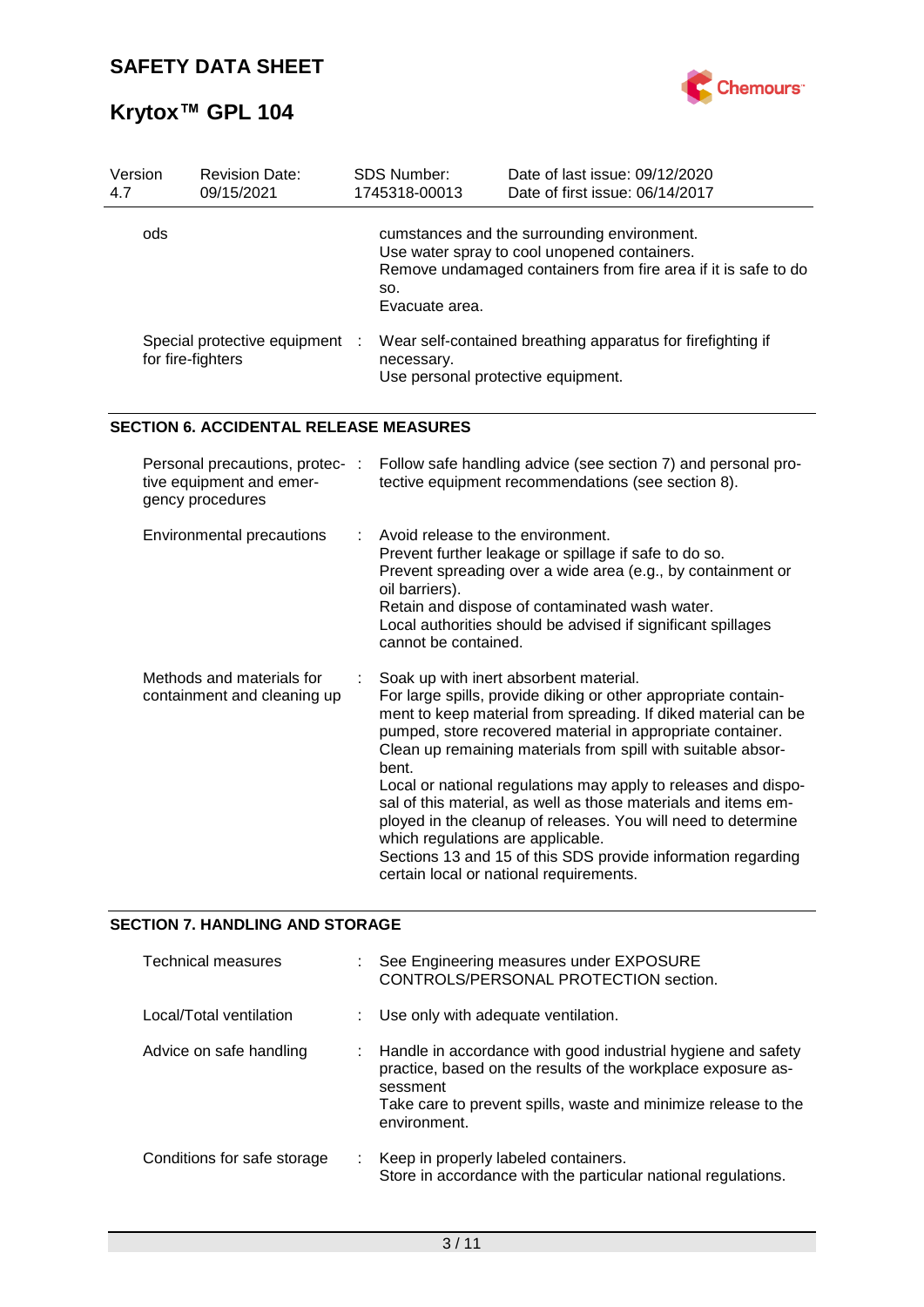

| Version<br>4.7 | <b>Revision Date:</b><br>09/15/2021           | <b>SDS Number:</b><br>1745318-00013 |  | Date of last issue: 09/12/2020<br>Date of first issue: 06/14/2017 |
|----------------|-----------------------------------------------|-------------------------------------|--|-------------------------------------------------------------------|
|                | Materials to avoid                            |                                     |  | : No special restrictions on storage with other products.         |
|                | Further information on stor-<br>age stability |                                     |  | No decomposition if stored and applied as directed.               |

### **SECTION 8. EXPOSURE CONTROLS/PERSONAL PROTECTION**

#### **Ingredients with workplace control parameters**

Contains no substances with occupational exposure limit values.

#### **Occupational exposure limits of decomposition products**

| Components          | CAS-No.   | Value type<br>(Form of<br>exposure) | Control parame-<br>ters / Permissible<br>concentration | <b>Basis</b>        |
|---------------------|-----------|-------------------------------------|--------------------------------------------------------|---------------------|
| Hydrofluoric acid   | 7664-39-3 | <b>TWA</b>                          | $0.5$ ppm<br>(Fluorine)                                | <b>ACGIH</b>        |
|                     |           | $\mathsf{C}$                        | 2 ppm<br>(Fluorine)                                    | <b>ACGIH</b>        |
|                     |           | $\mathsf{C}$                        | 6 ppm<br>$5$ mg/m <sup>3</sup>                         | <b>NIOSH REL</b>    |
|                     |           | <b>TWA</b>                          | 3 ppm<br>$2.5 \text{ mg/m}^3$                          | <b>NIOSH REL</b>    |
|                     |           | <b>TWA</b>                          | 3 ppm                                                  | OSHA Z-2            |
| Carbonyl difluoride | 353-50-4  | <b>TWA</b>                          | 2 ppm                                                  | <b>ACGIH</b>        |
|                     |           | <b>STEL</b>                         | 5 ppm                                                  | <b>ACGIH</b>        |
|                     |           | <b>TWA</b>                          | 2 ppm<br>$5 \text{ mg/m}^3$                            | <b>NIOSH REL</b>    |
|                     |           | <b>ST</b>                           | 5 ppm<br>$15$ mg/m <sup>3</sup>                        | <b>NIOSH REL</b>    |
| Carbon dioxide      | 124-38-9  | <b>TWA</b>                          | 5,000 ppm                                              | <b>ACGIH</b>        |
|                     |           | <b>STEL</b>                         | 30,000 ppm                                             | <b>ACGIH</b>        |
|                     |           | <b>TWA</b>                          | $\overline{5,000}$ ppm<br>9,000 mg/m <sup>3</sup>      | <b>NIOSH REL</b>    |
|                     |           | <b>ST</b>                           | 30,000 ppm<br>54,000 mg/m <sup>3</sup>                 | <b>NIOSH REL</b>    |
|                     |           | <b>TWA</b>                          | 5,000 ppm<br>$9,000$ mg/m <sup>3</sup>                 | OSHA <sub>Z-1</sub> |
| Carbon monoxide     | 630-08-0  | <b>TWA</b>                          | 25 ppm                                                 | <b>ACGIH</b>        |
|                     |           | <b>TWA</b>                          | 35 ppm<br>40 mg/m <sup>3</sup>                         | <b>NIOSH REL</b>    |
|                     |           | $\overline{\text{c}}$               | 200 ppm<br>229 mg/m <sup>3</sup>                       | <b>NIOSH REL</b>    |
|                     |           | <b>TWA</b>                          | 50 ppm<br>55 mg/m <sup>3</sup>                         | OSHA <sub>Z-1</sub> |

**Engineering measures** : Processing may form hazardous compounds (see section 10).

> Ensure adequate ventilation, especially in confined areas. Minimize workplace exposure concentrations.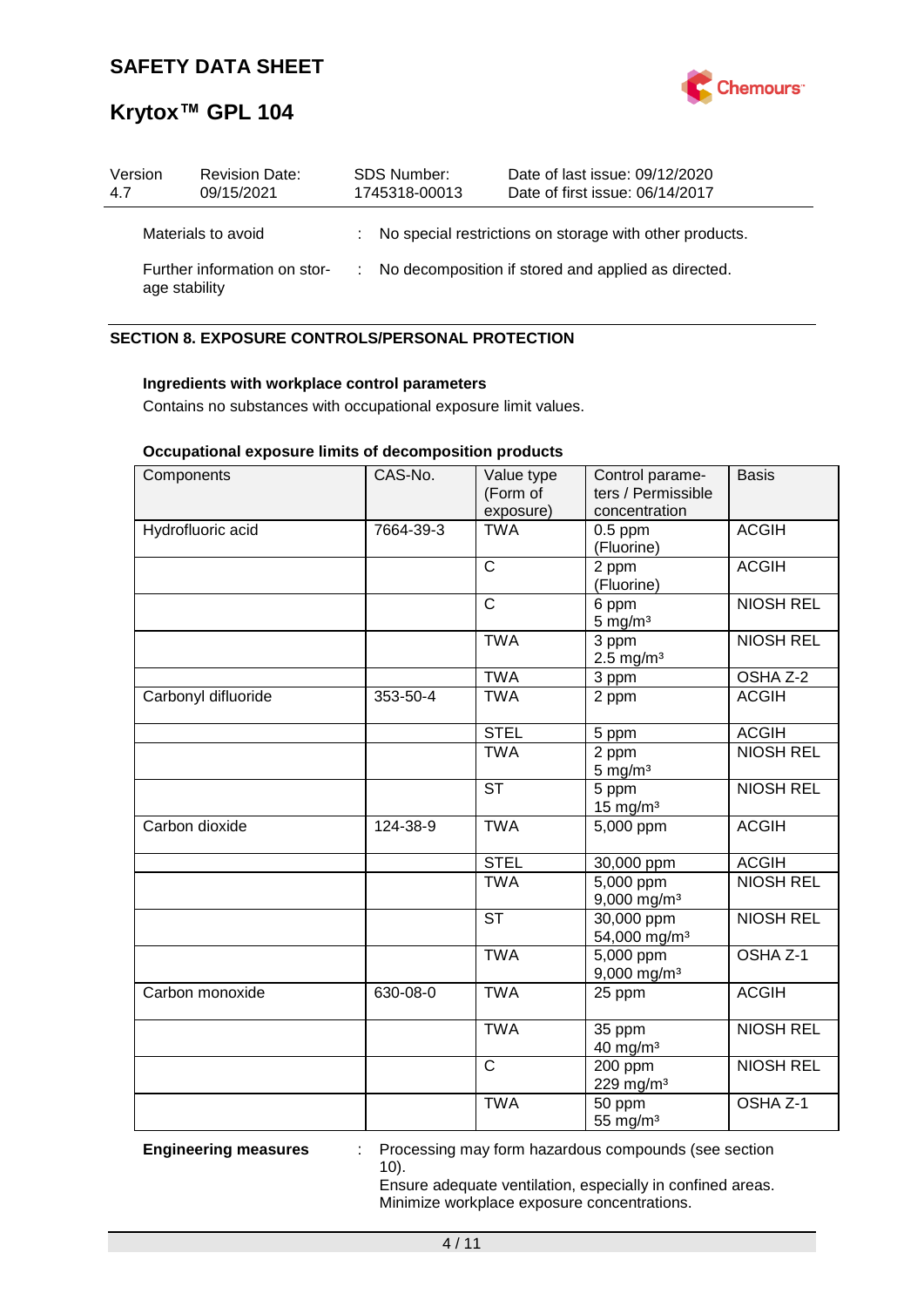

| Version | <b>Revision Date:</b> | SDS Number:   | Date of last issue: 09/12/2020  |
|---------|-----------------------|---------------|---------------------------------|
| 4.7     | 09/15/2021            | 1745318-00013 | Date of first issue: 06/14/2017 |
|         |                       |               |                                 |

### **Personal protective equipment**

| Respiratory protection   |  | : General and local exhaust ventilation is recommended to<br>maintain vapor exposures below recommended limits. Where<br>concentrations are above recommended limits or are<br>unknown, appropriate respiratory protection should be worn.<br>Follow OSHA respirator regulations (29 CFR 1910.134) and<br>use NIOSH/MSHA approved respirators. Protection provided<br>by air purifying respirators against exposure to any hazar-<br>dous chemical is limited. Use a positive pressure air supplied<br>respirator if there is any potential for uncontrolled release,<br>exposure levels are unknown, or any other circumstance<br>where air purifying respirators may not provide adequate<br>protection. |  |
|--------------------------|--|------------------------------------------------------------------------------------------------------------------------------------------------------------------------------------------------------------------------------------------------------------------------------------------------------------------------------------------------------------------------------------------------------------------------------------------------------------------------------------------------------------------------------------------------------------------------------------------------------------------------------------------------------------------------------------------------------------|--|
| Hand protection          |  |                                                                                                                                                                                                                                                                                                                                                                                                                                                                                                                                                                                                                                                                                                            |  |
| Remarks                  |  | Wash hands before breaks and at the end of workday.                                                                                                                                                                                                                                                                                                                                                                                                                                                                                                                                                                                                                                                        |  |
| Eye protection           |  | Wear the following personal protective equipment:<br>Safety glasses                                                                                                                                                                                                                                                                                                                                                                                                                                                                                                                                                                                                                                        |  |
| Skin and body protection |  | : Skin should be washed after contact.                                                                                                                                                                                                                                                                                                                                                                                                                                                                                                                                                                                                                                                                     |  |
| Hygiene measures         |  | If exposure to chemical is likely during typical use, provide<br>eye flushing systems and safety showers close to the wor-<br>king place.<br>When using do not eat, drink or smoke.<br>Wash contaminated clothing before re-use.                                                                                                                                                                                                                                                                                                                                                                                                                                                                           |  |

#### **SECTION 9. PHYSICAL AND CHEMICAL PROPERTIES**

| Appearance                                                     | ÷.  | viscous liquid                                      |
|----------------------------------------------------------------|-----|-----------------------------------------------------|
| Color                                                          | ÷   | colorless                                           |
| Odor                                                           | ÷   | odorless                                            |
| <b>Odor Threshold</b>                                          | ×., | No data available                                   |
| рH                                                             | : 7 |                                                     |
| Melting point/freezing point                                   |     | : No data available                                 |
| Initial boiling point and boiling : No data available<br>range |     |                                                     |
| Flash point                                                    | ÷   | Method: Pensky-Martens closed cup<br>does not flash |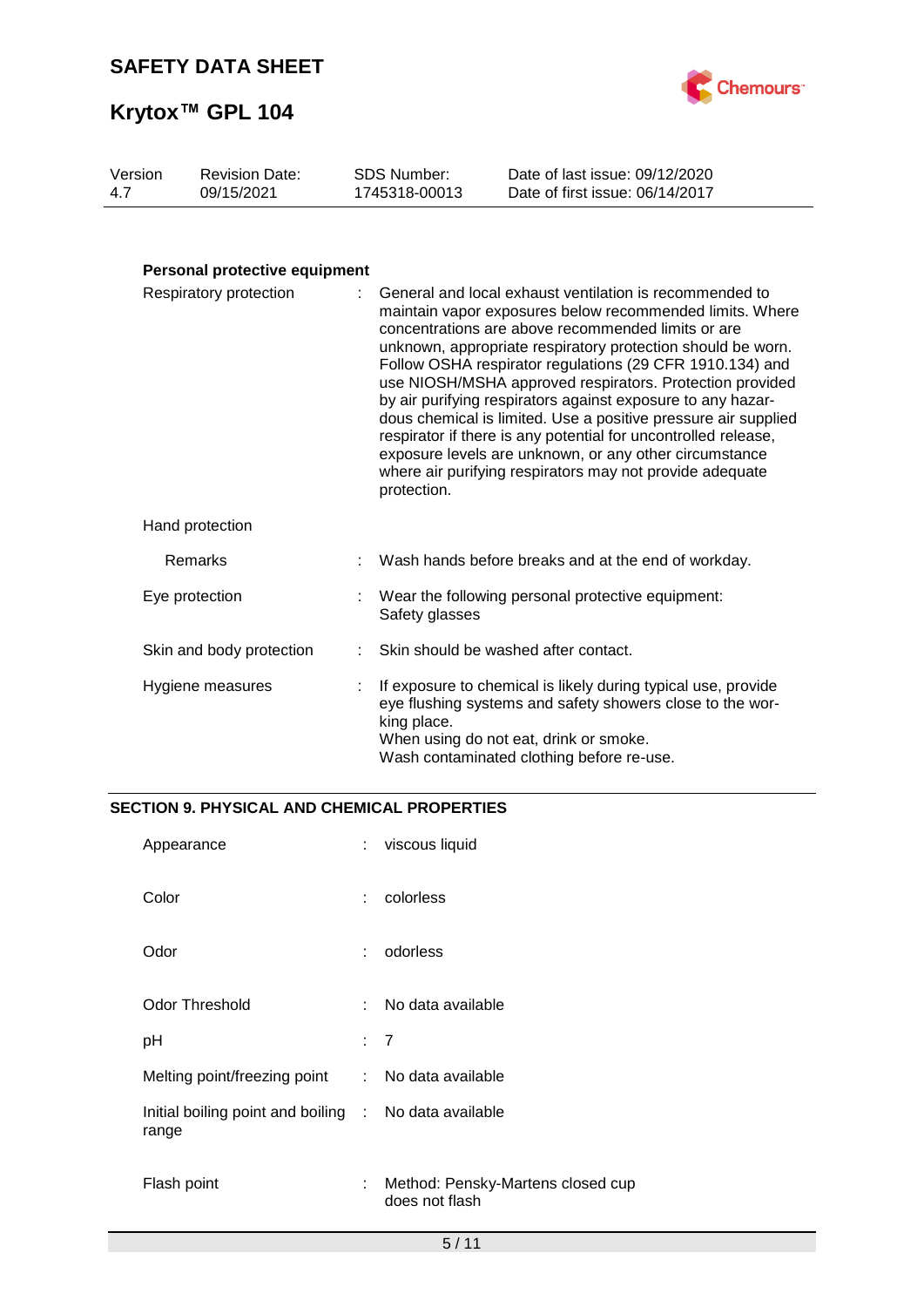

# **Krytox™ GPL 104**

| 4.7 | <b>Revision Date:</b><br>Version<br>09/15/2021      |    | SDS Number:<br>1745318-00013 | Date of last issue: 09/12/2020<br>Date of first issue: 06/14/2017 |
|-----|-----------------------------------------------------|----|------------------------------|-------------------------------------------------------------------|
|     |                                                     |    |                              |                                                                   |
|     | Evaporation rate                                    | ÷  | No data available            |                                                                   |
|     | Flammability (solid, gas)                           | ÷. | Not applicable               |                                                                   |
|     | Flammability (liquids)                              | t. | Will not burn                |                                                                   |
|     | Upper explosion limit / Upper<br>flammability limit |    | : No data available          |                                                                   |
|     | Lower explosion limit / Lower<br>flammability limit | ÷  | No data available            |                                                                   |
|     | Vapor pressure                                      |    | No data available            |                                                                   |
|     | Relative vapor density                              | ÷  | No data available            |                                                                   |
|     | Relative density                                    |    | 1.86 - 1.91 (75 °F / 24 °C)  |                                                                   |
|     | Solubility(ies)<br>Water solubility                 | ÷  | insoluble                    |                                                                   |
|     | Partition coefficient: n-<br>octanol/water          |    | No data available            |                                                                   |
|     | Autoignition temperature                            | ÷. | No data available            |                                                                   |
|     | Decomposition temperature                           | ÷. | 662 °F / 350 °C              |                                                                   |
|     | Viscosity<br>Viscosity, kinematic                   |    | No data available            |                                                                   |
|     | <b>Explosive properties</b>                         | ÷. | Not explosive                |                                                                   |
|     | Oxidizing properties                                |    |                              | The substance or mixture is not classified as oxidizing.          |
|     | Particle size                                       |    | Not applicable               |                                                                   |
|     |                                                     |    |                              |                                                                   |

#### **SECTION 10. STABILITY AND REACTIVITY**

| Reactivity                              |      | Not classified as a reactivity hazard.                                       |
|-----------------------------------------|------|------------------------------------------------------------------------------|
| Chemical stability                      |      | Stable under normal conditions.                                              |
| Possibility of hazardous reac-<br>tions | - 10 | Hazardous decomposition products will be formed at elevated<br>temperatures. |
| Conditions to avoid                     |      | None known.                                                                  |
| Incompatible materials                  |      | None.                                                                        |
|                                         |      |                                                                              |

#### **Hazardous decomposition products**

| Thermal decomposition |  | Hydrofluoric acid |
|-----------------------|--|-------------------|
|-----------------------|--|-------------------|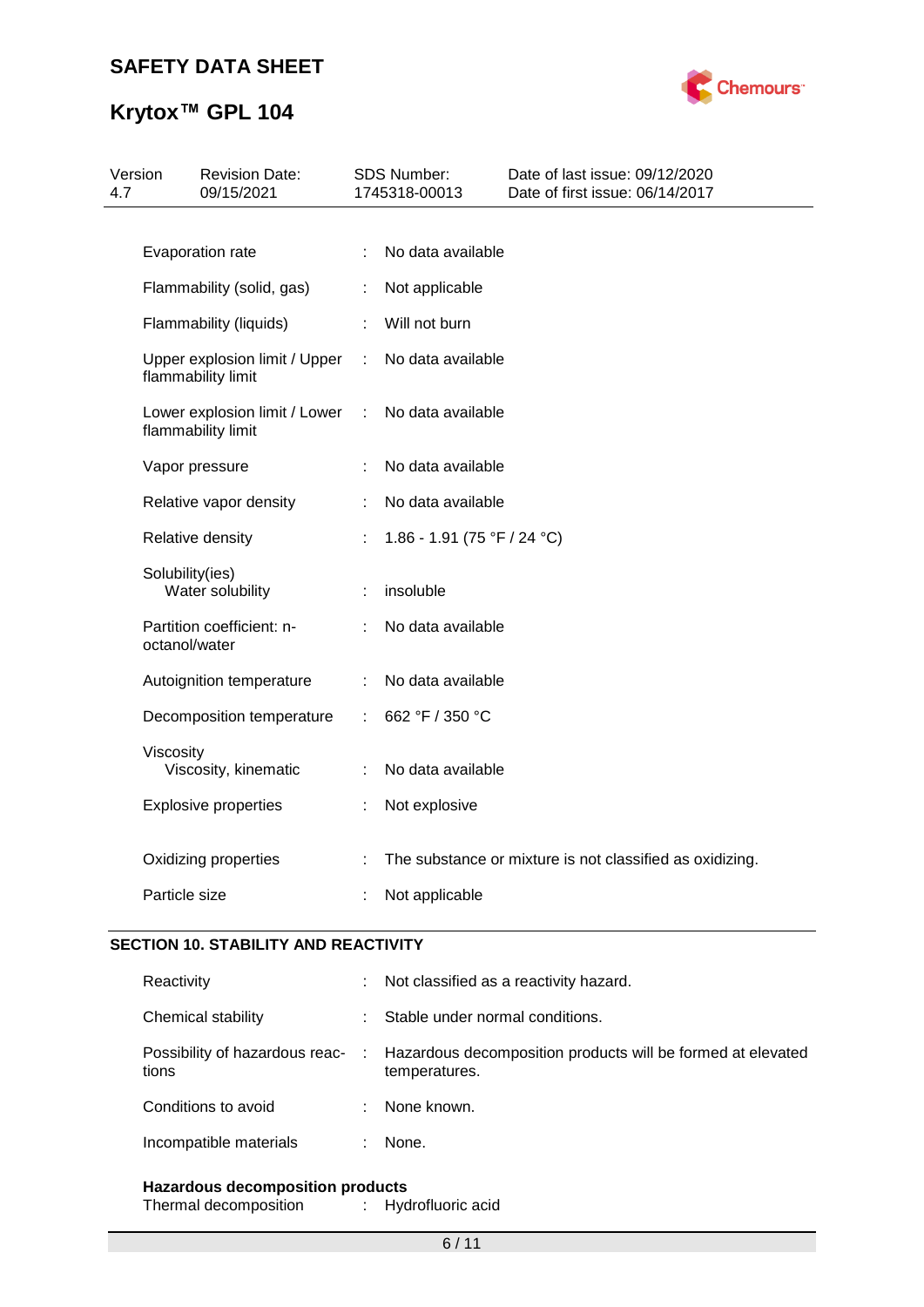

# **Krytox™ GPL 104**

| Version<br>4.7          | <b>Revision Date:</b><br>09/15/2021                                                                                                                                       | <b>SDS Number:</b><br>1745318-00013                      | Date of last issue: 09/12/2020<br>Date of first issue: 06/14/2017                                                                                           |
|-------------------------|---------------------------------------------------------------------------------------------------------------------------------------------------------------------------|----------------------------------------------------------|-------------------------------------------------------------------------------------------------------------------------------------------------------------|
|                         |                                                                                                                                                                           | Carbonyl difluoride<br>Carbon dioxide<br>Carbon monoxide |                                                                                                                                                             |
|                         | <b>SECTION 11. TOXICOLOGICAL INFORMATION</b>                                                                                                                              |                                                          |                                                                                                                                                             |
| Inhalation<br>Ingestion | Information on likely routes of exposure<br>Skin contact<br>Eye contact                                                                                                   |                                                          |                                                                                                                                                             |
|                         | <b>Acute toxicity</b><br>Not classified based on available information.                                                                                                   |                                                          |                                                                                                                                                             |
|                         | <b>Skin corrosion/irritation</b><br>Not classified based on available information.<br>Serious eye damage/eye irritation<br>Not classified based on available information. |                                                          |                                                                                                                                                             |
|                         | <b>Respiratory or skin sensitization</b>                                                                                                                                  |                                                          |                                                                                                                                                             |
|                         | <b>Skin sensitization</b><br>Not classified based on available information.                                                                                               |                                                          |                                                                                                                                                             |
|                         | <b>Respiratory sensitization</b><br>Not classified based on available information.                                                                                        |                                                          |                                                                                                                                                             |
|                         | <b>Germ cell mutagenicity</b><br>Not classified based on available information.                                                                                           |                                                          |                                                                                                                                                             |
|                         | Carcinogenicity                                                                                                                                                           |                                                          |                                                                                                                                                             |
| <b>IARC</b>             | Not classified based on available information.                                                                                                                            |                                                          | No ingredient of this product present at levels greater than or equal to 0.1% is<br>identified as probable, possible or confirmed human carcinogen by IARC. |
| <b>OSHA</b>             |                                                                                                                                                                           | on OSHA's list of regulated carcinogens.                 | No component of this product present at levels greater than or equal to 0.1% is                                                                             |
| <b>NTP</b>              |                                                                                                                                                                           | identified as a known or anticipated carcinogen by NTP.  | No ingredient of this product present at levels greater than or equal to 0.1% is                                                                            |
|                         | <b>Reproductive toxicity</b>                                                                                                                                              |                                                          |                                                                                                                                                             |
|                         | Not classified based on available information.                                                                                                                            |                                                          |                                                                                                                                                             |
|                         | <b>STOT-single exposure</b><br>Not classified based on available information.                                                                                             |                                                          |                                                                                                                                                             |
|                         | <b>STOT-repeated exposure</b><br>Not classified based on available information.                                                                                           |                                                          |                                                                                                                                                             |
|                         | <b>Aspiration toxicity</b>                                                                                                                                                |                                                          |                                                                                                                                                             |
|                         | Not classified based on available information.                                                                                                                            |                                                          |                                                                                                                                                             |
|                         |                                                                                                                                                                           | 7/11                                                     |                                                                                                                                                             |
|                         |                                                                                                                                                                           |                                                          |                                                                                                                                                             |
|                         |                                                                                                                                                                           |                                                          |                                                                                                                                                             |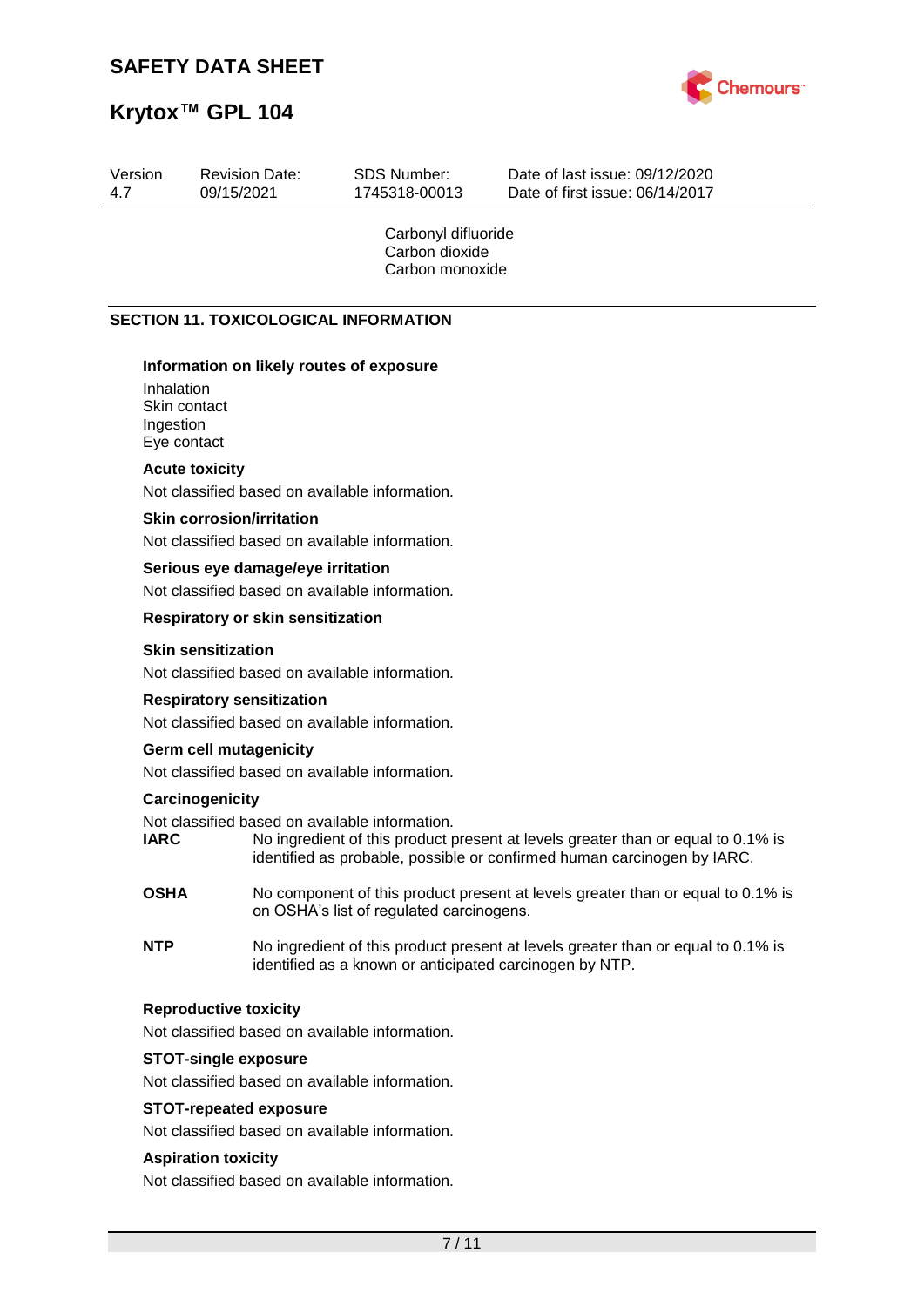

# **Krytox™ GPL 104**

| Version<br>4.7 | <b>Revision Date:</b>                      | <b>SDS Number:</b> | Date of last issue: 09/12/2020<br>Date of first issue: 06/14/2017 |
|----------------|--------------------------------------------|--------------------|-------------------------------------------------------------------|
|                | 09/15/2021                                 | 1745318-00013      |                                                                   |
|                | <b>SECTION 12. ECOLOGICAL INFORMATION</b>  |                    |                                                                   |
|                | <b>Ecotoxicity</b>                         |                    |                                                                   |
|                | No data available                          |                    |                                                                   |
|                | <b>Persistence and degradability</b>       |                    |                                                                   |
|                | No data available                          |                    |                                                                   |
|                | <b>Bioaccumulative potential</b>           |                    |                                                                   |
|                | No data available                          |                    |                                                                   |
|                | <b>Mobility in soil</b>                    |                    |                                                                   |
|                | No data available                          |                    |                                                                   |
|                | Other adverse effects                      |                    |                                                                   |
|                | No data available                          |                    |                                                                   |
|                | <b>SECTION 13. DISPOSAL CONSIDERATIONS</b> |                    |                                                                   |
|                |                                            |                    |                                                                   |
|                | Disposal methods                           |                    |                                                                   |

| PISPOSUI IIIUUIVUS     |  |                                                                                                                                                                |
|------------------------|--|----------------------------------------------------------------------------------------------------------------------------------------------------------------|
| Waste from residues    |  | Dispose of in accordance with local regulations.                                                                                                               |
| Contaminated packaging |  | Empty containers should be taken to an approved waste<br>handling site for recycling or disposal.<br>If not otherwise specified: Dispose of as unused product. |

#### **SECTION 14. TRANSPORT INFORMATION**

#### **International Regulations**

#### **UNRTDG**

Not regulated as a dangerous good

#### **IATA-DGR**

Not regulated as a dangerous good

#### **IMDG-Code**

Not regulated as a dangerous good

#### **Transport in bulk according to Annex II of MARPOL 73/78 and the IBC Code**

Not applicable for product as supplied.

#### **Domestic regulation**

**49 CFR** Not regulated as a dangerous good

# **Special precautions for user**

Not applicable

#### **SECTION 15. REGULATORY INFORMATION**

#### **CERCLA Reportable Quantity**

This material does not contain any components with a CERCLA RQ.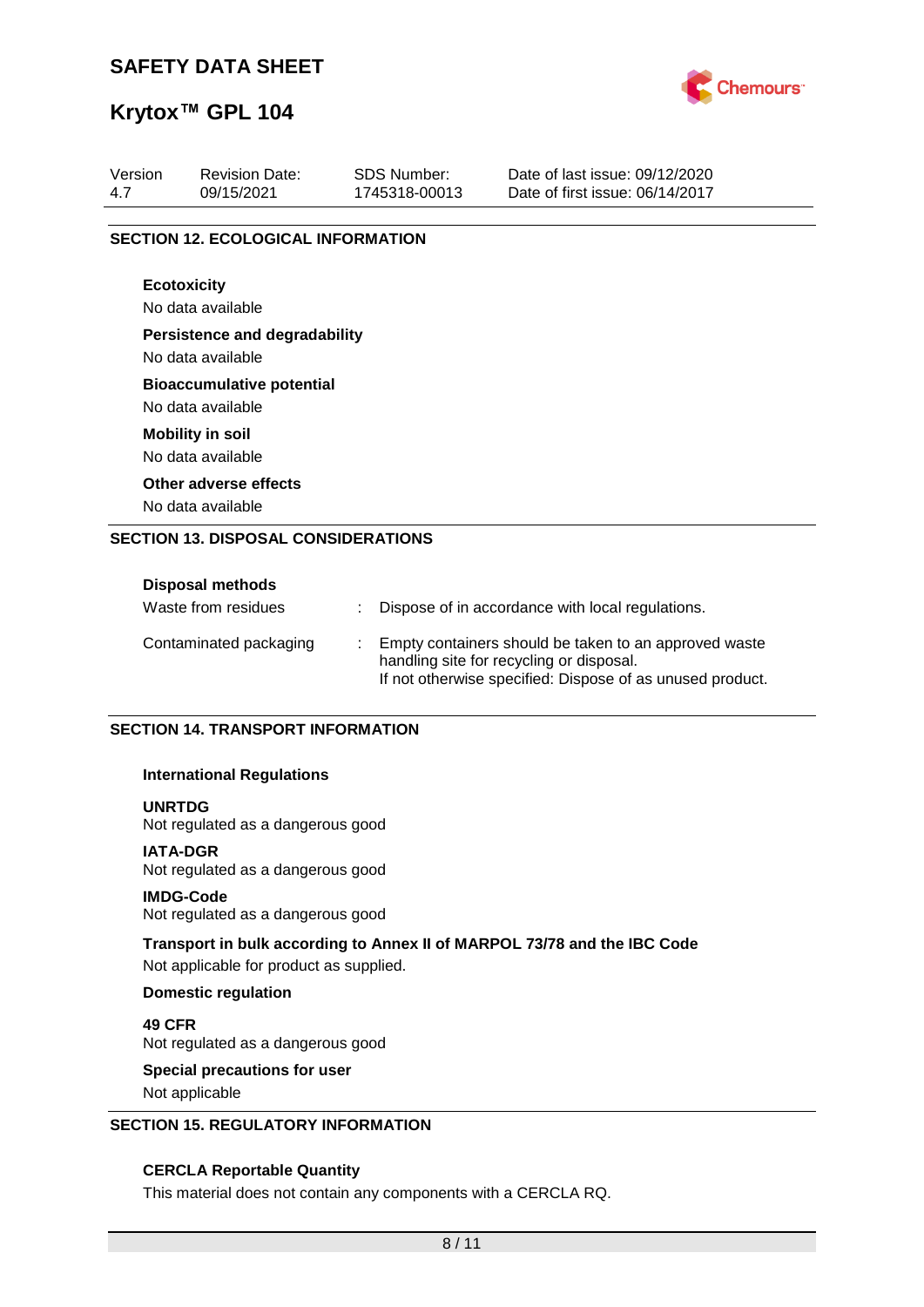

| Version<br>4.7 | <b>Revision Date:</b><br>09/15/2021                                |  | <b>SDS Number:</b><br>1745318-00013                                      | Date of last issue: 09/12/2020<br>Date of first issue: 06/14/2017                                                                                                                         |  |
|----------------|--------------------------------------------------------------------|--|--------------------------------------------------------------------------|-------------------------------------------------------------------------------------------------------------------------------------------------------------------------------------------|--|
|                | <b>SARA 304 Extremely Hazardous Substances Reportable Quantity</b> |  |                                                                          |                                                                                                                                                                                           |  |
|                |                                                                    |  | This material does not contain any components with a section 304 EHS RQ. |                                                                                                                                                                                           |  |
|                |                                                                    |  |                                                                          | SARA 302 Extremely Hazardous Substances Threshold Planning Quantity<br>This material does not contain any components with a section 302 EHS TPQ.                                          |  |
|                | SARA 311/312 Hazards                                               |  | : No SARA Hazards                                                        |                                                                                                                                                                                           |  |
|                | <b>SARA 313</b>                                                    |  |                                                                          | : This material does not contain any chemical components with<br>known CAS numbers that exceed the threshold (De Minimis)<br>reporting levels established by SARA Title III, Section 313. |  |
|                | <b>US State Regulations</b>                                        |  |                                                                          |                                                                                                                                                                                           |  |
|                | Pennsylvania Right To Know                                         |  |                                                                          |                                                                                                                                                                                           |  |
|                | <b>PFPE</b> fluid                                                  |  |                                                                          | Trade secret                                                                                                                                                                              |  |

#### **California Prop. 65**

WARNING: This product can expose you to chemicals including Pentadecafluorooctanoic acid, which is/are known to the State of California to cause birth defects or other reproductive harm. For more information go to www.P65Warnings.ca.gov. Note to User: This product is not made with PFOA nor is PFOA intentionally present in the product; however, it is possible that PFOA may be present as an impurity at background (environmental) levels.

#### **SECTION 16. OTHER INFORMATION**









HMIS® ratings are based on a 0-4 rating scale, with 0 representing minimal hazards or risks, and 4 representing significant hazards or risks. The "\*" represents a chronic hazard, while the "/" represents the absence of a chronic hazard.

Krytox™ and any associated logos are trademarks or copyrights of The Chemours Company FC, LLC.

Chemours™ and the Chemours Logo are trademarks of The Chemours Company. Before use read Chemours safety information.

For further information contact the local Chemours office or nominated distributors.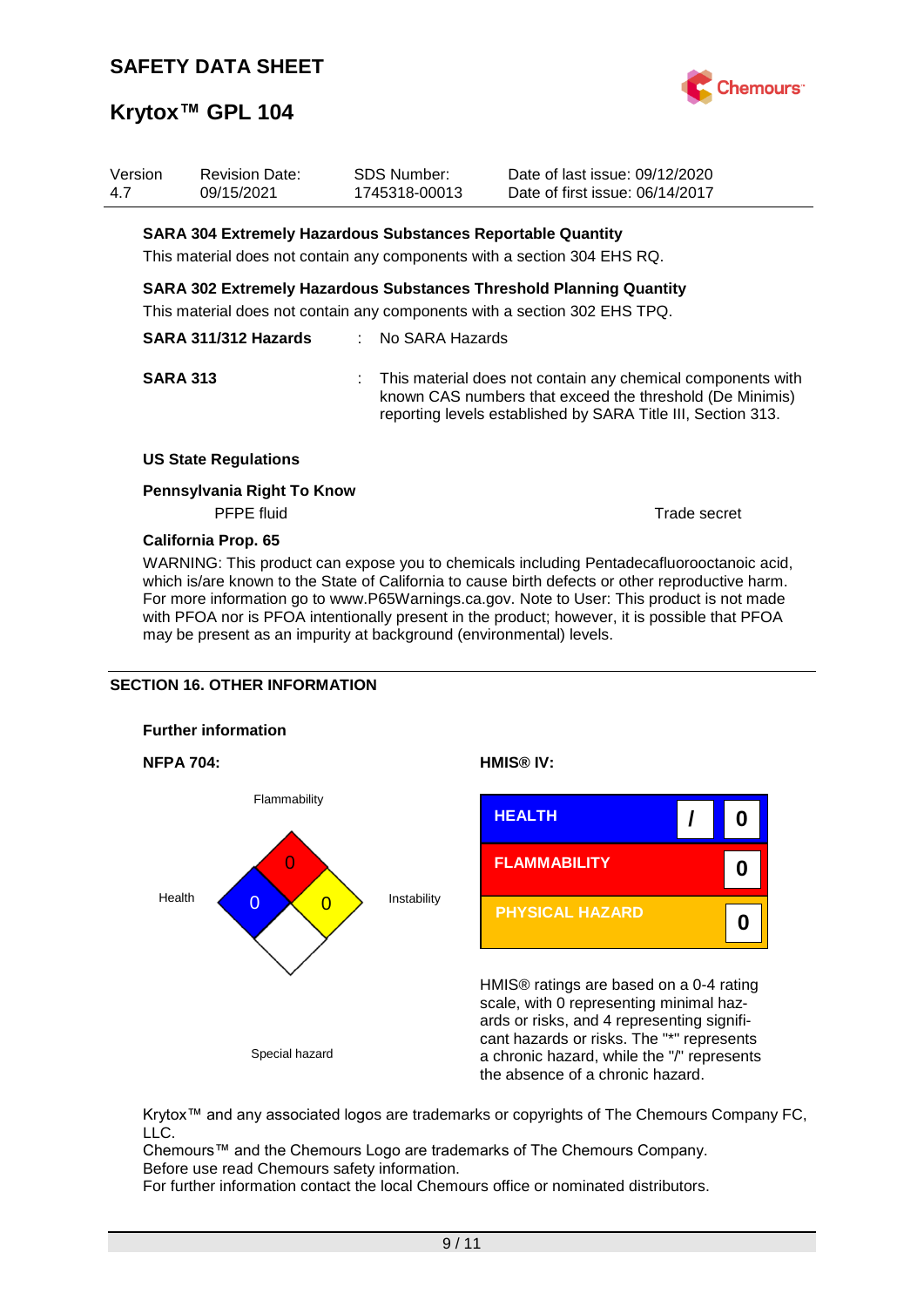

| Version<br>4.7  | <b>Revision Date:</b><br>09/15/2021     | SDS Number: | 1745318-00013                                                                             | Date of last issue: 09/12/2020<br>Date of first issue: 06/14/2017                            |  |
|-----------------|-----------------------------------------|-------------|-------------------------------------------------------------------------------------------|----------------------------------------------------------------------------------------------|--|
|                 | <b>Full text of other abbreviations</b> |             |                                                                                           |                                                                                              |  |
| <b>ACGIH</b>    |                                         |             |                                                                                           | : USA. ACGIH Threshold Limit Values (TLV)                                                    |  |
|                 | <b>NIOSH REL</b>                        |             |                                                                                           | USA. NIOSH Recommended Exposure Limits                                                       |  |
| OSHA Z-1        |                                         |             | its for Air Contaminants                                                                  | USA. Occupational Exposure Limits (OSHA) - Table Z-1 Lim-                                    |  |
| OSHA Z-2        |                                         |             |                                                                                           | USA. Occupational Exposure Limits (OSHA) - Table Z-2                                         |  |
|                 | ACGIH / TWA                             |             |                                                                                           | 8-hour, time-weighted average                                                                |  |
|                 | <b>ACGIH / STEL</b>                     |             | Short-term exposure limit                                                                 |                                                                                              |  |
| ACGIH / C       |                                         |             | Ceiling limit                                                                             |                                                                                              |  |
| NIOSH REL / TWA |                                         |             |                                                                                           | Time-weighted average concentration for up to a 10-hour<br>workday during a 40-hour workweek |  |
| NIOSH REL / ST  |                                         |             | STEL - 15-minute TWA exposure that should not be exceeded<br>at any time during a workday |                                                                                              |  |
|                 | NIOSH REL / C                           |             |                                                                                           | Ceiling value not be exceeded at any time.                                                   |  |
|                 | OSHA Z-1 / TWA                          |             |                                                                                           | : 8-hour time weighted average                                                               |  |
|                 | OSHA Z-2 / TWA                          |             |                                                                                           | 8-hour time weighted average                                                                 |  |

AIIC - Australian Inventory of Industrial Chemicals; ASTM - American Society for the Testing of Materials; bw - Body weight; CERCLA - Comprehensive Environmental Response, Compensation, and Liability Act; CMR - Carcinogen, Mutagen or Reproductive Toxicant; DIN - Standard of the German Institute for Standardisation; DOT - Department of Transportation; DSL - Domestic Substances List (Canada); ECx - Concentration associated with x% response; EHS - Extremely Hazardous Substance; ELx - Loading rate associated with x% response; EmS - Emergency Schedule; ENCS - Existing and New Chemical Substances (Japan); ErCx - Concentration associated with x% growth rate response; ERG - Emergency Response Guide; GHS - Globally Harmonized System; GLP - Good Laboratory Practice; HMIS - Hazardous Materials Identification System; IARC - International Agency for Research on Cancer; IATA - International Air Transport Association; IBC - International Code for the Construction and Equipment of Ships carrying Dangerous Chemicals in Bulk; IC50 - Half maximal inhibitory concentration; ICAO - International Civil Aviation Organization; IECSC - Inventory of Existing Chemical Substances in China; IMDG - International Maritime Dangerous Goods; IMO - International Maritime Organization; ISHL - Industrial Safety and Health Law (Japan); ISO - International Organisation for Standardization; KECI - Korea Existing Chemicals Inventory; LC50 - Lethal Concentration to 50 % of a test population; LD50 - Lethal Dose to 50% of a test population (Median Lethal Dose); MARPOL - International Convention for the Prevention of Pollution from Ships; MSHA - Mine Safety and Health Administration; n.o.s. - Not Otherwise Specified; NFPA - National Fire Protection Association; NO(A)EC - No Observed (Adverse) Effect Concentration; NO(A)EL - No Observed (Adverse) Effect Level; NOELR - No Observable Effect Loading Rate; NTP - National Toxicology Program; NZIoC - New Zealand Inventory of Chemicals; OECD - Organization for Economic Co-operation and Development; OPPTS - Office of Chemical Safety and Pollution Prevention; PBT - Persistent, Bioaccumulative and Toxic substance; PICCS - Philippines Inventory of Chemicals and Chemical Substances; (Q)SAR - (Quantitative) Structure Activity Relationship; RCRA - Resource Conservation and Recovery Act; REACH - Regulation (EC) No 1907/2006 of the European Parliament and of the Council concerning the Registration, Evaluation, Authorisation and Restriction of Chemicals; RQ - Reportable Quantity; SADT - Self-Accelerating Decomposition Temperature; SARA - Superfund Amendments and Reauthorization Act; SDS - Safety Data Sheet; TCSI - Taiwan Chemical Substance Inventory; TECI - Thailand Existing Chemicals Inventory; TSCA - Toxic Substances Control Act (United States); UN - United Nations; UNRTDG - United Nations Recommendations on the Transport of Dangerous Goods; vPvB - Very Persistent and Very Bioaccumulative

Sources of key data used to compile the Material Safety Data Sheet

Internal technical data, data from raw material SDSs, OECD eChem Portal search results and European Chemicals Agency, http://echa.europa.eu/